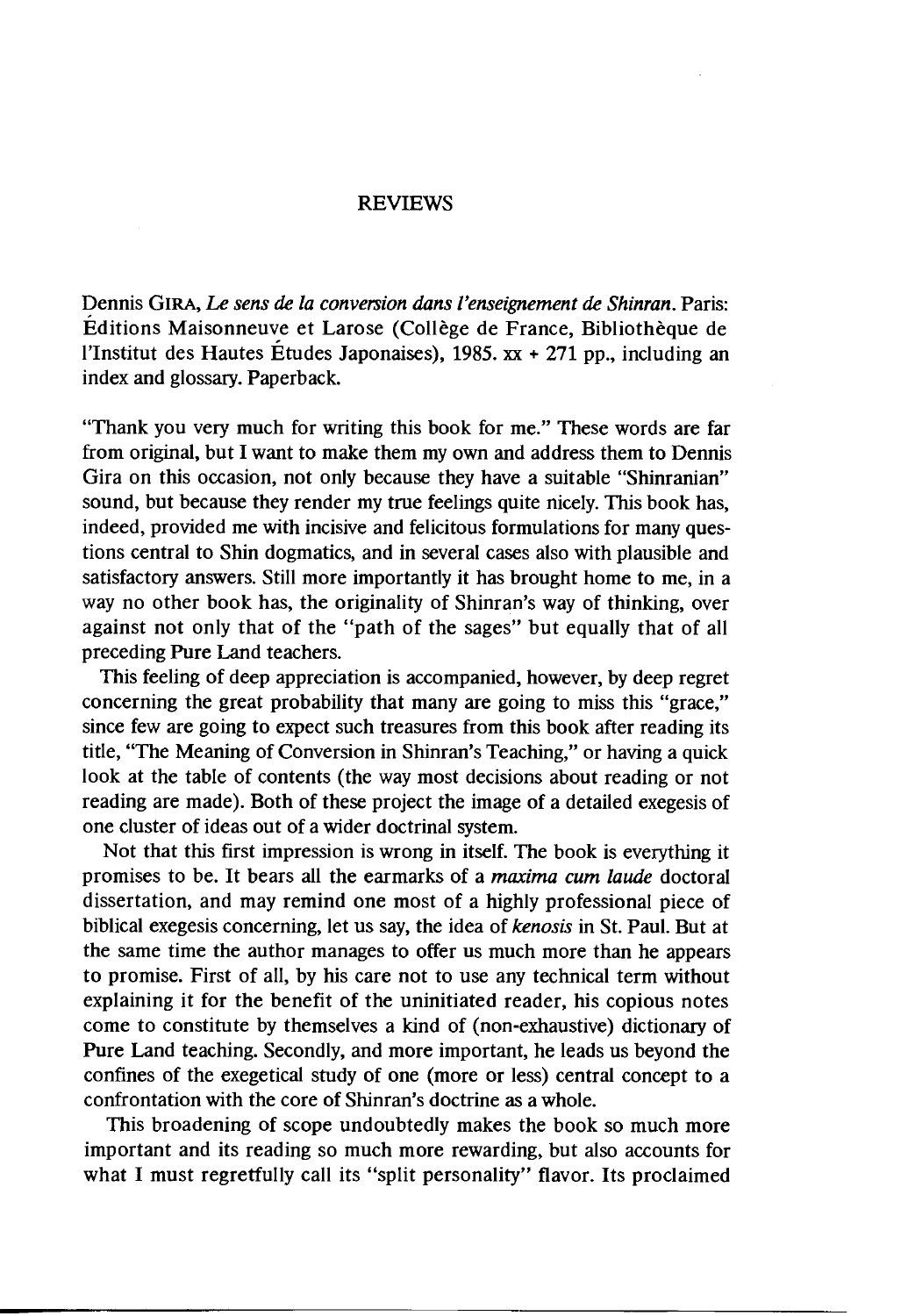theme, "conversion," while paid adequate and even thoroughgoing attention, appears to be only a vehicle or "cover" for what it is really concerned with, "the unique contribution of Shinran's doctrine to the development of Buddhist thought" (p. 3). This fact may elicit a few questions in the reader, and possibly sharpen his attention: Is the author's factual progression from the idea of conversion to Shinran's unicity a logically inescapable one, or is it brought about by extraneous factors? Does he consider conversion as *the* pivotal idea of Shin Buddhism or, at least, as the best gateway to approach its essence? May not the idea of conversion, on the contrary, be a deforming perspective on the whole of Shinran's doctrine, as the author himself seems to suggest where he writes: "That Shinran does not offer us a very explicit doctrinal explanation of the meaning of conversion may be due to the fact that the term itself has a strong link with the notion of *jirifa* (own power)"  $(p. 209)$ ?

Now that my petty reservations about the form of the book have been vented, we can revert to the deeper positive vein. More objectively this time, the book could be characterized as the second substantial study on Pure Land doctrine to appear in the French language; in other words, as a worthy successor—although with a completely different approach—to Henri de Lubac's *Amida* (1955). It may be rather significant for the state of Pure Land studies in the West—and at the same time a trifle ironic—that the first book had to be written by a specialist in patristic theology and the second, thirty years later, by an American specialist in Buddhism.

Let us now come to the presentation of the book's content. The *Preface* introduces the cult of Amida and preempts in a very plausible way two incredulous reactions to be expected from Western readers. How could Amida become such a central figure in the Buddhist pantheon, and how in the world could such a non-historical figure come to be relied on as savior by so many? The *Introduction* then introduces the person of Shinran and deplores the Western ignorance in his regard. The fact is that there is only one, good but short and undocumented, Western language treatment of Shinran's doctrine as a whole, namely, Alfred Bloom's *Shinran's Gospel of Pure Grace* (1965).

The book itself then is divided into two parts, of which the first carries the title, *Analysis of Shinran's Use of the Term Eshin* ("eshin" being the Japanese word for conversion). In the first section the author analyses the meaning of the term for Buddhism in general. He discovers here five shades of meaning: a first "turning of the mind" toward the Buddha's path (or again, the moment of full commitment to Buddhism); conversion from Hfnayana to Mahayana; conversion-repentance; conversion from reliance on one's own powers to reliance on Other Power *(tariki);* and finally a very special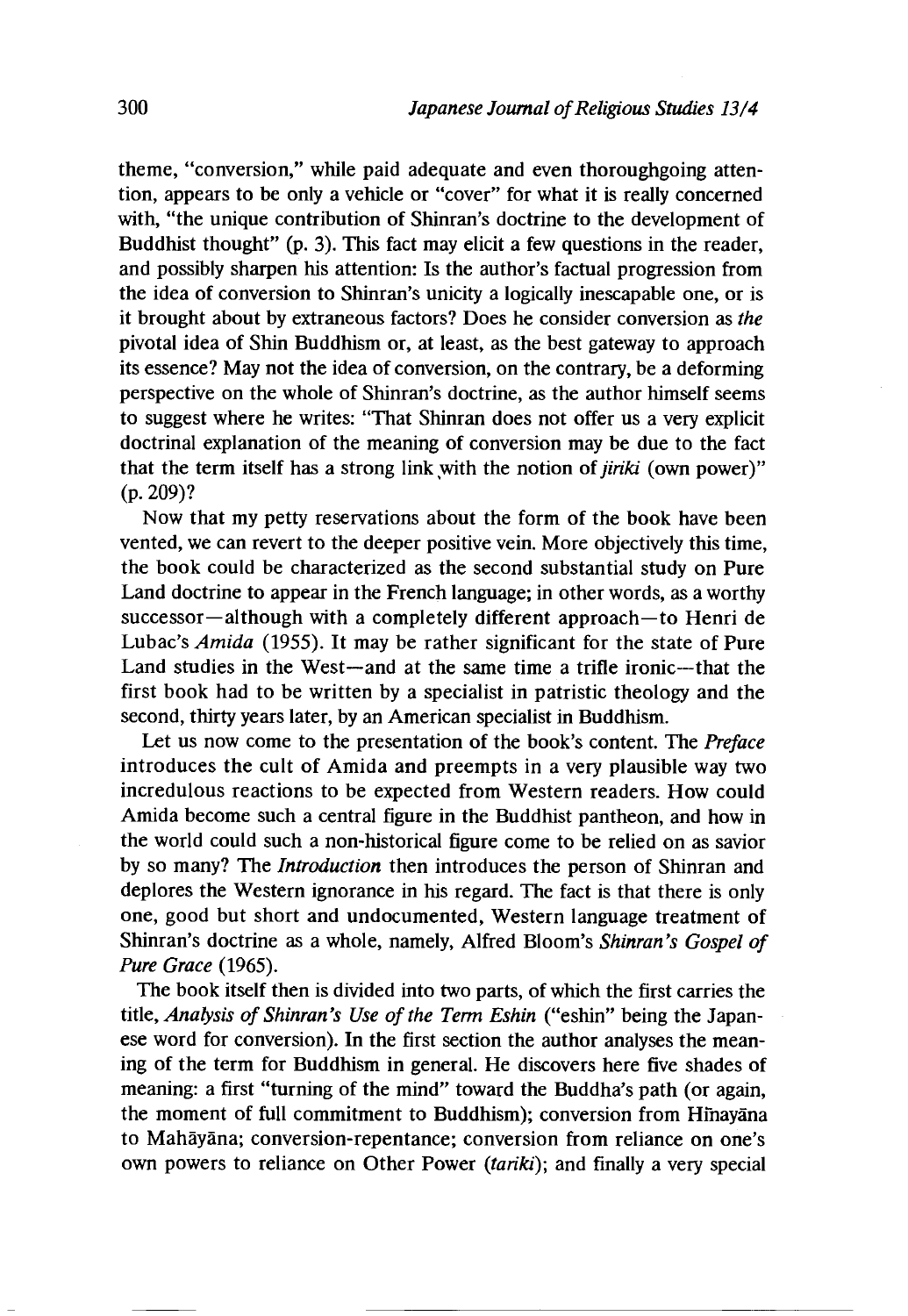sense, the turning of all one's merits  $(ek\bar{o})$  towards a definite goalenlightenment or birth in the Pure Land for oneself or for others.

The stage is thus set for Shinran's use or rejection of these elements. But on the way Gira has thrown in already a few bonuses: a short history of the growing importance of repentance in Buddhism and its tie-up with the idea of faith in the Jodo school (pp. 39-42); an overview of the gradual turn towards reliance on Other Power in Buddhism—with the repeated restriction, however, that the *"jiriki* principle" is never completely abandoned before Shinran, even in the Jodo school (pp. 48-59); an analysis of the different elements of the "transfer of merits" *(eko)* idea and the problems they pose for Pure Land thinkers (pp. 73-76).

The second section of Part I corresponds most closely to the problem indicated in the title of the book. It studies successively fourteen passages wherein Shinran (and the *Tannisho*) uses the term "conversion"—four of which are quotations from older Pure Land texts. It appears here that Shinran's use of the term is not univocal. He sometimes adopts one or more of the meanings found in general Buddhist usage but, on the other hand, sometimes endows the word with a unique "true" meaning. In his conclusion, the author can distinguish three different usages of the term in Shinran: 1) In a sense opposed to that of true conversion (four passages): 2) In a sense compatible with the true meaning but not really expressing its true originality; 3) In a sense clearly going beyond the traditionally accepted ones. Here, the inner dispositions and practice, which the human ordinarily is supposed to contribute to his conversion himself, are now seen as bestowed by Amida to the sinful human, incapable of contributing anything to his salvation.

One might be forgiven for thinking that herewith the "meaning of conversion in Shinran's teaching" has been fully treated, and thus the end of the treatise has been reached. In fact, however, a second Part entitled "The Fundamental Meaning of the Experience of Conversion" follows. The author justifies this further treatment by pointing out that "unfortunately Shinran does not explain in a systematic way his doctrine on conversion. In order to arrive at a deeper understanding of his thought on the subject and of his originality, we must use other passages of his works which indicate more dearly how the experience man makes of the faith in Other Power, Amida's Power, is an experience totally different from the faith experience described in all the other schools of Buddhism—that of the earlier Pure Land schools included" (p. 122; cf. p. 209). It is on this point that the author most clearly reveals what he is really aiming at: the unique contribution of Shinran to Buddhism. As a result, from now on the term "conversion" in fact cedes its central place to other concepts, probably more intrinsically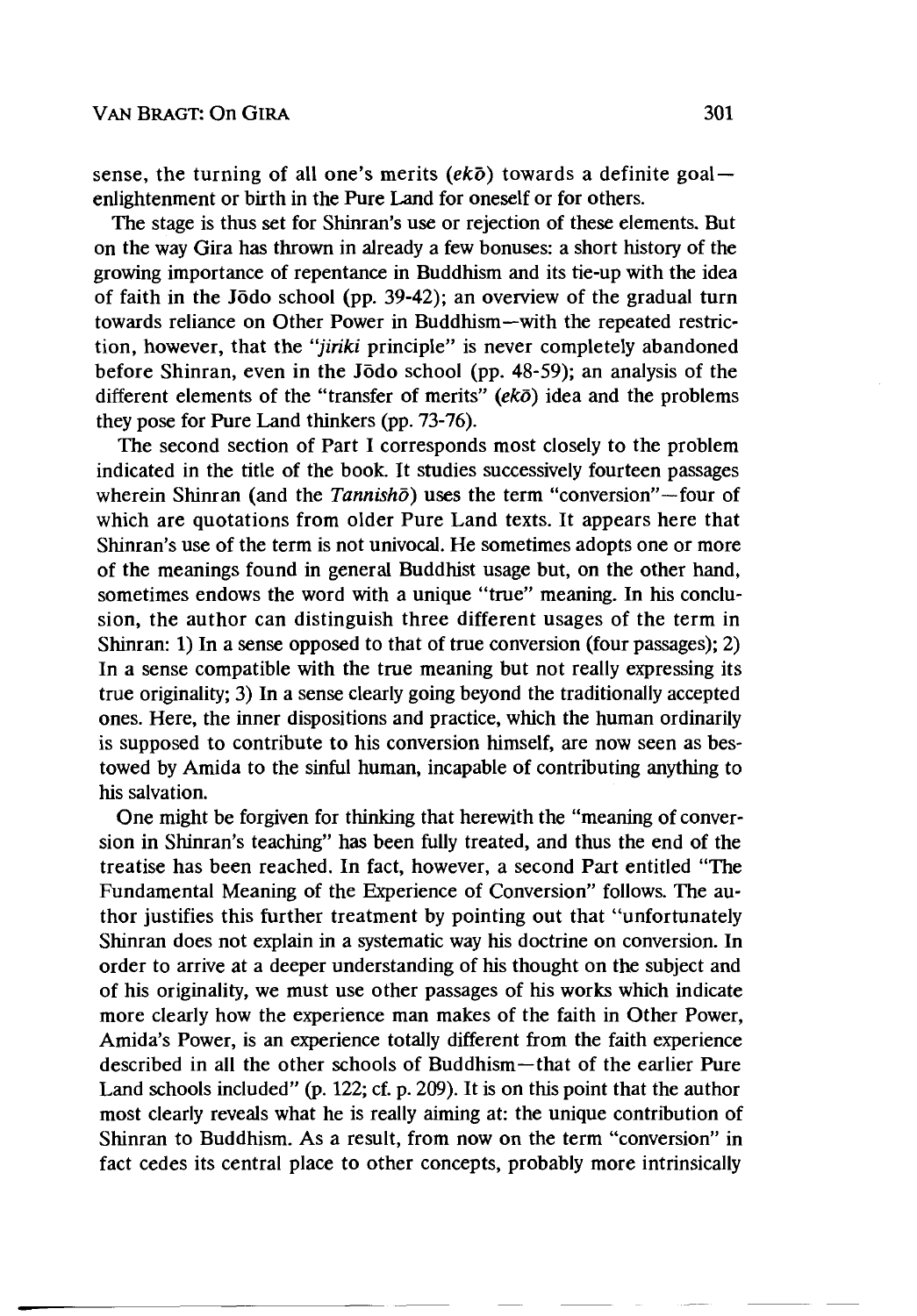central to Shinran's thought, namely, faith and *eko* (Amida's grace).

In this second part Gira offers us a brilliant analysis of Shinran's view of the different doctrinal trends in Buddhism and of his own relationship to them—in other words, of Shinran's personal "doctrinal classification" *{kydsd hanjaku* 教 相 判 釈),the so-called *niso shiju* ニ雙四重. Herein Shinran classifies all Buddhist doctrines in four categories according to their conception of the process of salvation (or enlightenment)—of which conversion is, at the least, the starting point After a general consideration of this classification, Gira devotes a separate chapter to each of these four categories.

- 1. Jushutsu 竪出: gradual transcendence (of the warped human condition) by one's own power.
- 2. *Juchō* 竪 超 : sudden transcendence by one's own power.
- 3. *Oshutsu*横出:gradual transcendence by Other Power.
- 4.  $\overline{O}$ *ch* $\overline{o}$  横超: sudden transcendence by Other Power.

In the first three chapters the author briefly examines how the moment of conversion fares in this view, but always comes to the same conclusion. Conversion is only a first step, after which prescribed practices must carry the process of salvation to its end (pp. 150-51; pp. 158-59; p. 171). We come then finally to  $\bar{o}ch\bar{o}$ , or "sideways leap," which is Shinran's own position.

In this chapter the author succeeds, indeed, in presenting in a forceful and clear way all the elements which account for Shinran's originality (and which were all intimated already in Chapter II, section II). It is, in a word, his total elimination of the *jiriki* principle by a radical reinterpretation of *eko,* this time as the transference *by Amida* of faith and praxis to the human. Since the whole process of salvation thus becomes exclusively Amida's doing, it is absolutely instantaneous, and all worry about a person's contribution becomes superfluous. "It is only with Shinran that the human's dependence on his/her own inner dispositions and *nenbutsu* praxis has been broken once and for all" (p. 180).

To bring out this essence of Shinran's message, the author has recourse to an analysis of further central passages in Shinran's writings (pp. 180-96), and a new look at the conversion  $(\bar{o}ch\bar{o})$  texts, already studied in Part I, in the light of these passages.

Finally, in Chapter IV, the conclusions from all this for the moment of conversion are drawn. Conversion in the *ocho* process of salvation, although phenomenologically not distinguishable from conversion in other Jodo schools, is doctrinally radically different on two scores. First, in its origin: In the other schools "the moment of conversion depends on a faith, the origin of which lies in the human" (p. 213), while here "the essence of the moment of conversion is the Great Faith (of Amida) which manifests itself in the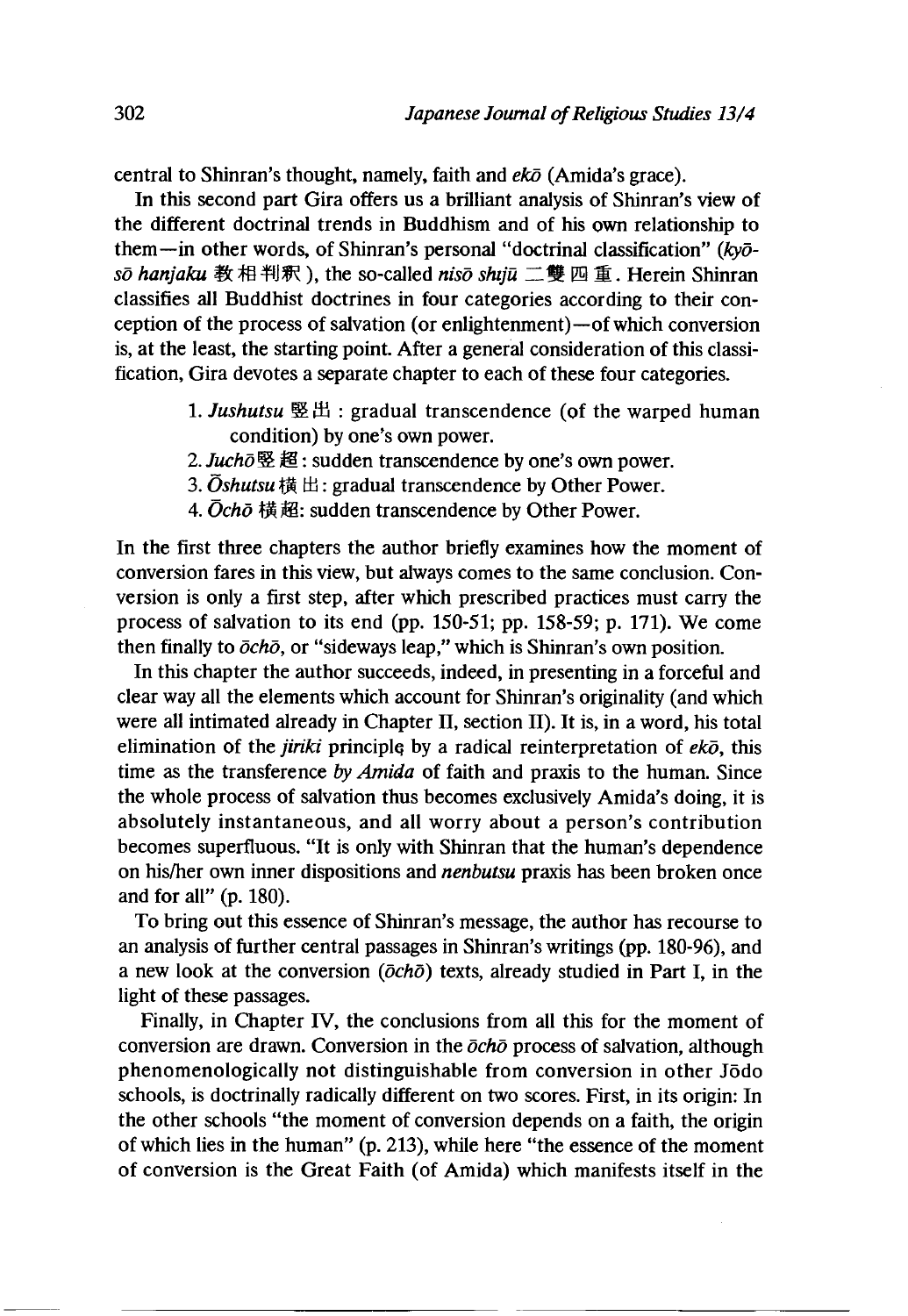human when he/she comes into contact with the Name of Amida" (p. 215). Second, in its effect: While in the other schools conversion is but the first of several steps in the process of salvation, here it concentrates everything in itself as instantaneous salvation. Since it is all Amida's work, the process of salvation is perfected from the beginning, and the moment of conversion is the moment of Birth.

In this way the author's path comes full circle. On the way, however, he has generously strewn this path with petals of insight on, for example, the exact role of repentance in Shinshū, Shinran's position toward the Buddhanature theory, the "mediating role" of Hozo Bosatsu, and so forth.

To end this review I have a few questions and a request. Since Gira's book is very much concerned with Shinran's doctrine as a whole and beautifully brings out its essence and originality, I want to recommend it warmly as a general introduction to Shinshū Buddhism—something the West stands badly in need of. Not surprisingly, however, since it was not written with this purpose in mind, the book does not offer a systematic treatment of the different chapters of Shin dogmatics. The question then becomes relevant as to which essential elements did not get sufficient treatment in the book. But, rather than trying to offer suggestions on this point, I would like to make an earnest plea to the author. Could he not, since he is evidently the man to do it, consider a "rewrite" of the book—with the necessary additions and maybe in English this time—in the form of a general introduction to Shin Buddhism? Buddhist studies in the West would then owe a still greater debt to him than it certainly does already.

My second question is very much connected with the first. Gira pursues in an admirable way the logic of Shinran's religious standpoint, which directs all attention toward Amida's work and away from that of the believer. But would he not agree that a full treatment of Shin Buddhism must, nevertheless, consider how this religion is lived by the believer; for example, how the believer really "comes into contact with the Name of Amida" (p. 215)—here the transmission of the Name in history, the role of the *zenchishifd* (善知識, "good teacher"), become important-, how his total rejection of *jiriki* expresses itself, and so on?

My last question is rather an expression of curiosity. How will this Western work on Shinran be accepted and judged by the Shinshu "theologians" in Japan? Would it contribute anything original, not to be found as such in the often tradition-bound theses of the Shin schools?

Finally, the printing of the book is exemplary (though not its binding). Misprints are few and far between; the diacritical marks get out of place only about twenty times (a rough estimate). Among the Chinese characters